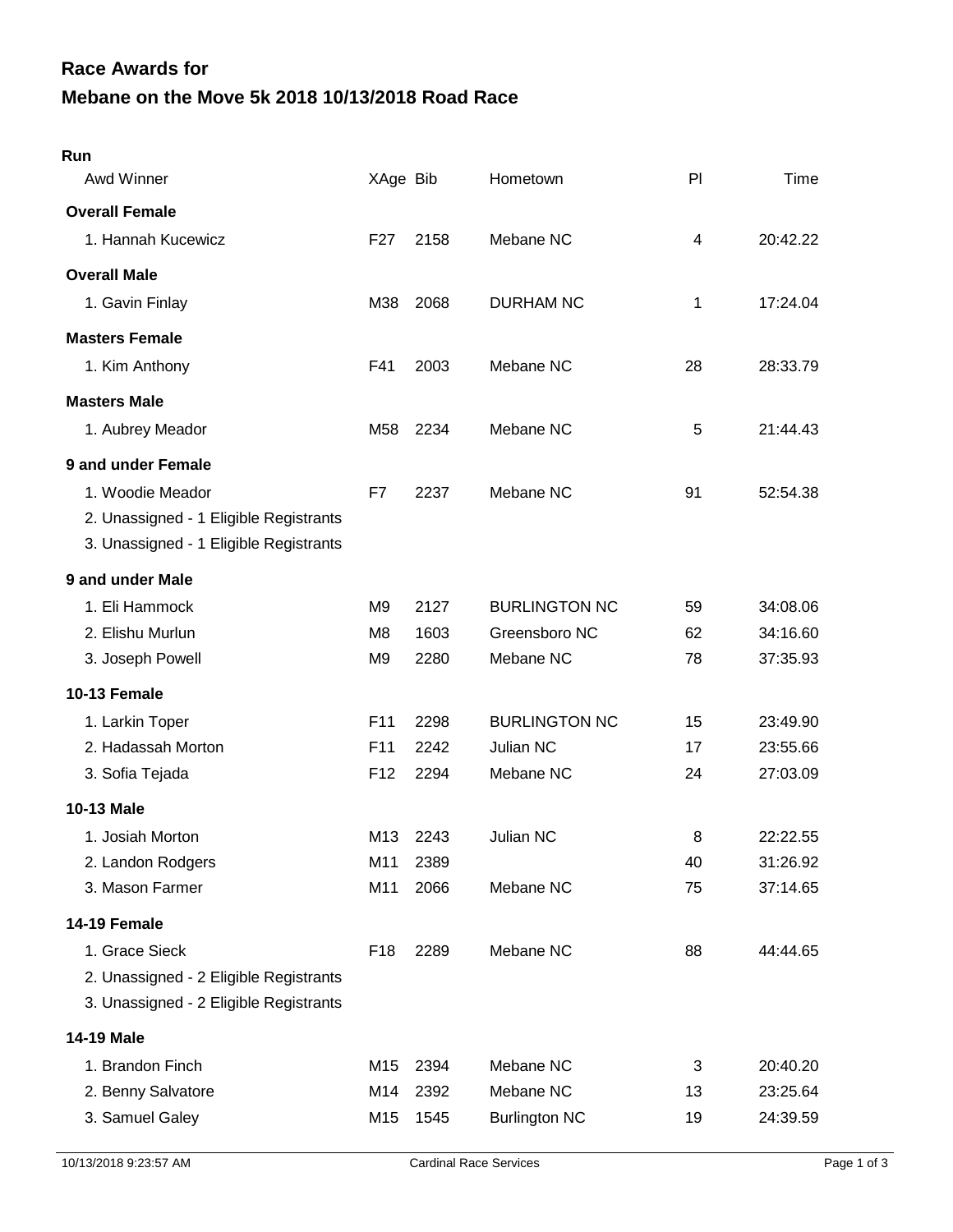## **20-29 Female**

| 1. Colby Gabel        | F <sub>25</sub> | 2088 | Mebane NC            | 36             | 29:33.22 |
|-----------------------|-----------------|------|----------------------|----------------|----------|
| 2. Heidi Underwood    | F27             | 2369 | Hillsborough NC      | 48             | 32:55.58 |
| 3. Andrea Torres      | F <sub>27</sub> | 2368 | Carrboro NC          | 49             | 32:57.64 |
| 20-29 Male            |                 |      |                      |                |          |
| 1. chandler zirkle    | M25             | 2379 | Chapel Hill NC       | 9              | 22:55.15 |
| 2. Trey Henley        | M26             | 2397 | Raleigh NC           | 14             | 23:41.44 |
| 3. Matthew Lippy      | M22             | 2189 | Mebane NC            | 37             | 29:52.09 |
| <b>30-39 Female</b>   |                 |      |                      |                |          |
| 1. Laura Bradford     | F34             | 2385 | <b>BURLINGTON NC</b> | 6              | 21:50.58 |
| 2. Elizabeth Villalta | F37             | 2372 | Durham NC            | 23             | 26:49.71 |
| 3. Lindsey Owens      | F33             | 2256 | Haw River NC         | 41             | 31:31.64 |
| 30-39 Male            |                 |      |                      |                |          |
| 1. Randy Villalta     | M36             | 2373 | Durham NC            | $\overline{2}$ | 20:17.54 |
| 2. Jeremy Martin      | M39             | 2230 | Haw River NC         | 10             | 22:55.32 |
| 3. Jason Huprioh      | M34             | 2387 | Mebane NC            | 12             | 23:13.81 |
| 40-49 Female          |                 |      |                      |                |          |
| 1. Jennifer Lewis     | F43             | 2166 | Mebane NC            | 34             | 29:26.57 |
| 2. Traci Barger       | F49             | 623  | Mebane NC            | 43             | 31:55.10 |
| 3. Tara Hudson        | F40             | 2139 | <b>GRAHAM NC</b>     | 44             | 31:57.20 |
| 40-49 Male            |                 |      |                      |                |          |
| 1. Mickey Morton      | M43             | 2244 | Julian NC            | 11             | 22:56.83 |
| 2. Randy Nonneman     | M40             | 2245 | Chapel Hill NC       | 20             | 25:00.04 |
| 3. Andrew Elsdon      | M42             | 2055 | Mebane NC            | 25             | 27:18.07 |
| <b>50-59 Female</b>   |                 |      |                      |                |          |
| 1. Kristin Riley      | F <sub>50</sub> | 2283 | Haw River NC         | 52             | 33:32.13 |
| 2. Susan Hearn        | F <sub>52</sub> | 2135 | Elon NC              | 53             | 33:38.74 |
| 3. Kim Brown          | F <sub>56</sub> | 1135 | Hendersonville NC    | 56             | 33:45.71 |
| 50-59 Male            |                 |      |                      |                |          |
| 1. Todd Stiffler      | M50             | 2291 | Elon NC              | 22             | 26:09.07 |
| 2. Jack Huffines      | M52             | 2140 | Elon NC              | 27             | 28:29.11 |
| 3. David Benson       | M52             | 2012 | Mebane NC            | 32             | 28:43.82 |
| 60-69 Female          |                 |      |                      |                |          |
| 1. Brenda McGhee      | F62             | 2232 | Mebane NC            | 38             | 30:05.28 |
| 2. Martha Hamblin     | F62             | 2120 | Mebane NC            | 55             | 33:45.21 |
| 3. kathryn dempsey    | F61             | 2048 | Hillsborough NC      | 80             | 38:00.81 |